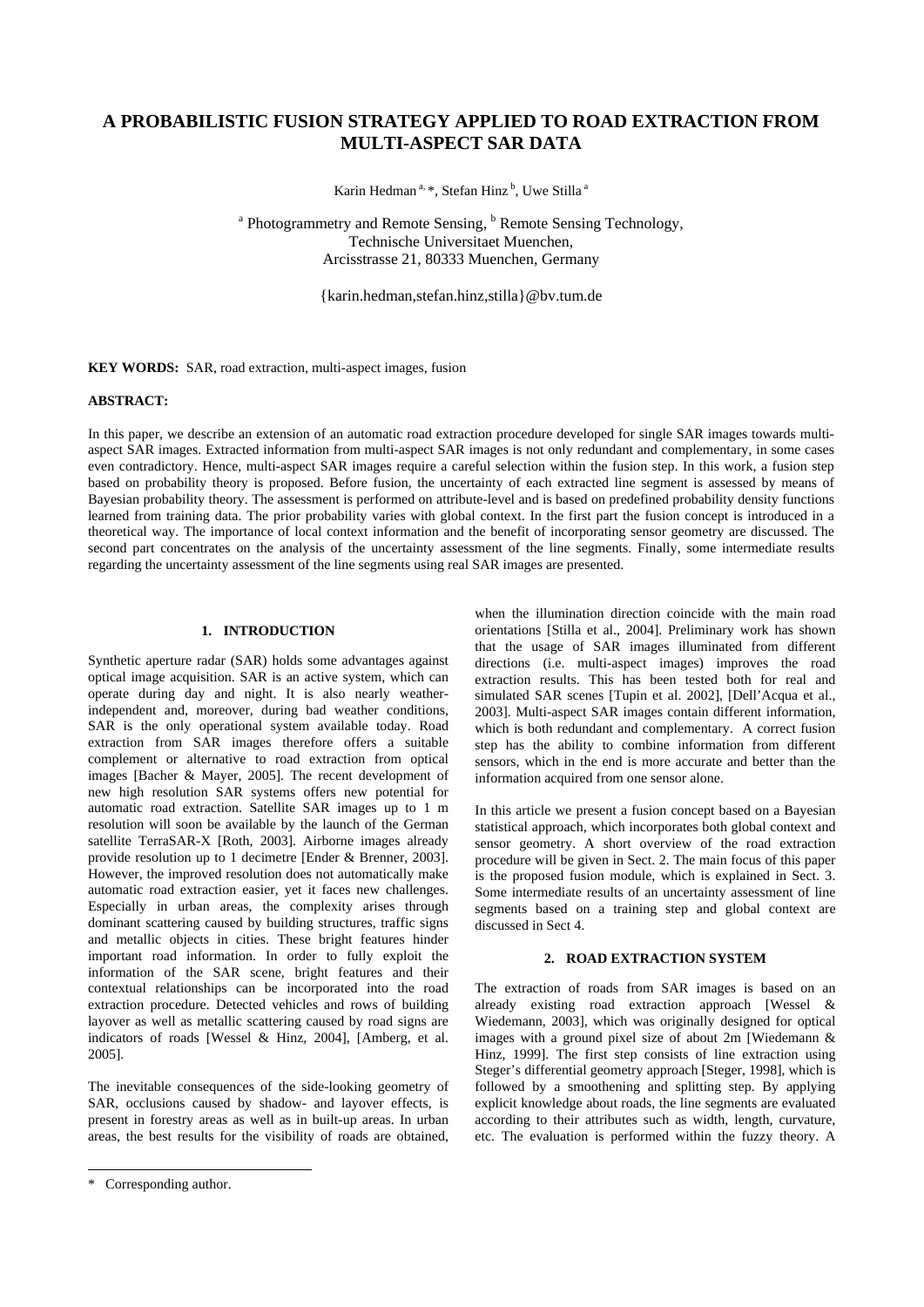weighted graph of the evaluated road segments is constructed. For the extraction of the roads from the graph, supplementary road segments are introduced and seed points are defined. Bestvalued road segments serve as seed points, which are connected by an optimal path search through the graph. The approach is illustrated in Fig. 1.



Figure 1. Automatic road extraction process

The novelty presented in this paper refers on one hand to the adoption of the fusion module to multi-aspect SAR images and on the other hand to a probabilistic formulation of the fusion problem instead of using fuzzy-functions (marked in gray in Fig. 1).



Figure 2. Fusion module and its input data

## **3. PROBABILISTIC FUSION CONCEPT**

Line extraction from SAR images often delivers partly fragmented and erroneous results. Especially in forestry and in urban areas over-segmentation occurs frequently. Attributes describing geometrical and radiometric properties of the line segments can be helpful in the selection and especially for sorting out the most probable false alarms. However, these attributes may be ambiguous and are not considered to be reliable enough when used alone. Furthermore occlusions due to surrounding objects may cause gaps, which are hard to compensate. One step to a solution is the use of multi-aspect SAR images. If line extraction fails to detect a road in one SAR view, it might succeed in another view illuminated from a more favourable direction. Therefore multi-aspect images supply the interpreter with both complementary and redundant information. But due to the over-segmented line extraction, the information is often contradicting as well. To be able to solve possible conflicts, the uncertainty of the incoming information must be considered.

Many methods, both numerical and symbolic, can be applied for the fusion process. Some frameworks worth to mention, are evidence theory, fuzzy-set theory, and the probability theory. The last one is, regarding its theoretical foundations, the best understood framework to deal with uncertainties. In this chapter

we will discuss a fusion process accommodating for these aspects.

#### **3.1 Features, Attributes and Evaluation**

Man-made objects in general tend to have regular geometrical shapes with distinct boundaries. The main feature involved in the road extraction process is the line segment, which can either belong to the class ROADS or to the class FALSE\_ALARMS. The selection of attributes of the line segments is based on the knowledge about roads. Roads in SAR images appear as dark lines since the smooth surface of a road acts like a mirror. Therefore radiometric attributes such as *mean* and *constant intensity,* and *contrast* of a line as well as geometrical attributes like *length* and *straightness* should be representative attributes for roads.

Other features of interest are linked to global and local context. Bright linear features (BRIGHT\_LINES) represent the local context in this work. The global region features applied in this work are URBAN, FOREST, FIELDS and OTHER AREAS. These regions are of interest, since road attributes may have varying importance depending on the global context region. For example, length becomes more significant for roads in rural areas, but may be of less importance in urban areas.

By means of an attribute vector  $x$ , the probability that a line segment belongs to the class  $\omega_i$  (i.e. ROADS or FALSE\_ALARMS) is estimated by the well-known Bayesian formula,

$$
p(\omega_i|\mathbf{x}) = \frac{p(\mathbf{x}|\omega_i) \ p(\omega_i)}{\sum_{j=1}^{M} p(\mathbf{x}|\omega_j) \ p(\omega_j)}.
$$
 (1)

If there is no correlation between the attributes, the likelihood  $p(x|\omega_i)$  can be assumed equal to the product of the separate likelihoods for each attribute

$$
p(\mathbf{x}|\omega_i) = p(x_1, x_2, \ldots, x_n|w_i)
$$
  
=  $p(x_1|w_i) p(x_2|w_i) \ldots p(x_n|w_i)$ . (2)

It is important to show that this simplification is valid for the data used. Furthermore, it should be noted that this is not a definite classification; instead each line segment obtains an assessment, which is necessary for the subsequent fusion of multi-aspect SAR images.

### **3.2 Definition and Validation of Probability Density Functions**

Each separate likelihood  $p(x_i|\omega_i)$  is approximated by a probability density function learned from training data. Learning from training data means that the extracted line segments are sorted manually into two groups, ROADS and FALSE\_ALARMS. The global context (URBAN, FOREST, FIELDS and OTHER\_AREAS) is specified for each line segment as well. A global context term will be helpful by the latter estimation of the prior term  $p(\omega_i)$ . The training data used is Xband, multi-looked, ground range SAR data with a resolution of about 0.75 m. The small test area is located near the airport of DLR in Oberpfaffenhofen, southern Germany.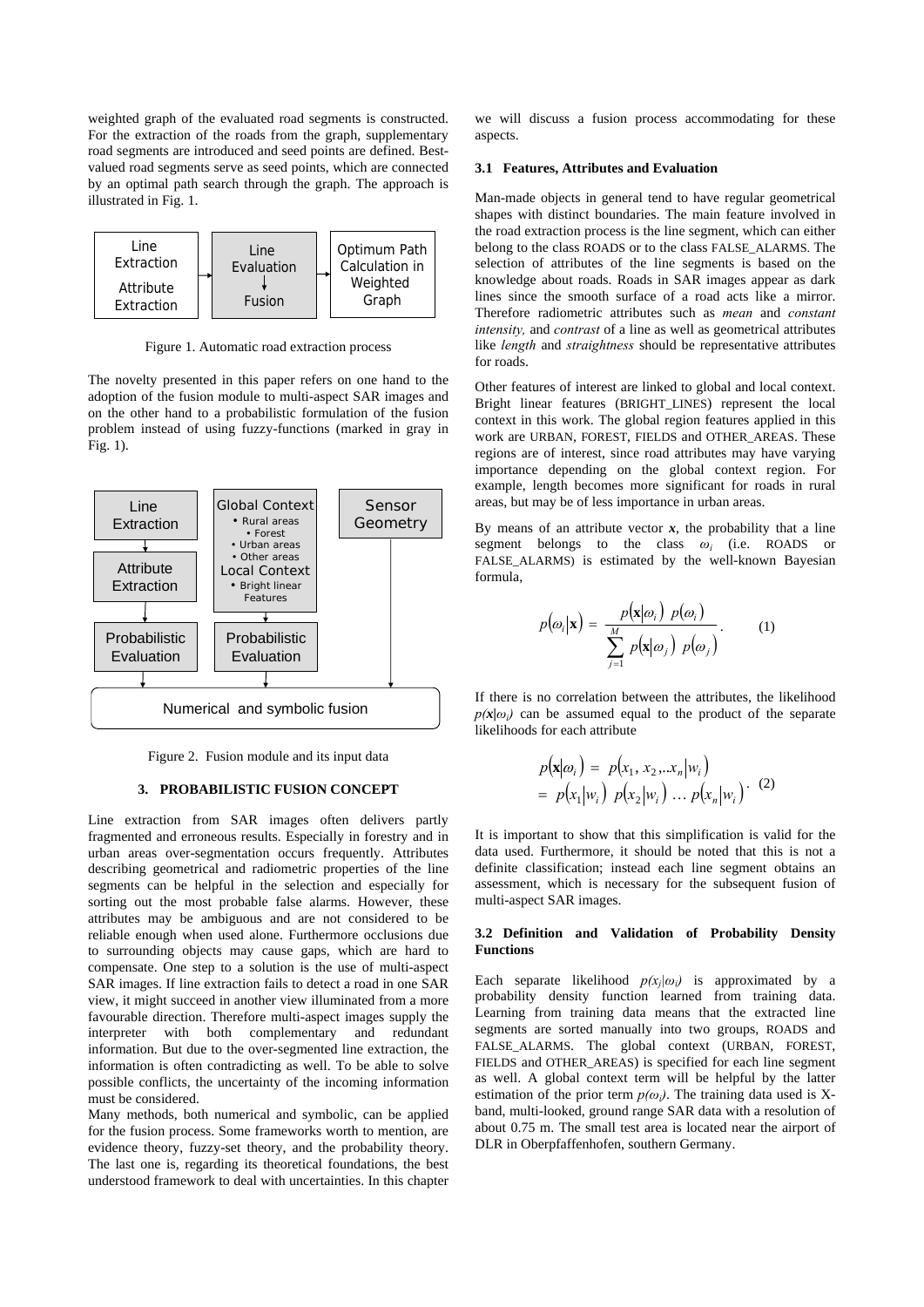The independence condition has been empirically proved by a correlation test using the training data. Only two attributes, *mean intensity* and *constant intensity,* showed any correlation, which in fact can be expected due to the speckle characteristics of SAR data. As a conclusion, the factorized likelihoods can not be applied for these two attributes. The rest of the attributes did not indicate any dependence. Figure 3 exemplifies this for the two attributes length and intensity.

A careful visual inspection indicated that the histograms might follow a lognormal distribution, i.e.

$$
p(\omega_i|x) = \frac{1}{S\sqrt{2\pi} x} e^{-\frac{(\ln x - M)^2}{2S^2}}.
$$
 (3)

A reasonable way to test the match of histograms and parameterized distributions is to apply the Lilliefors test [Conover, 1999]. This test evaluates the hypothesis that *x* has a normal distribution with unspecified mean and variance against the alternative hypothesis that *x* does not have a normal distribution. However, the Lilliefors test tends to deliver negative results, when applied to histograms of manually selected training data, since the number of samples is naturally limited. To accommodate for this fact, the probability density functions have been fitted to the histograms by a least square adjustment of *S* and *M* since it allows to introducing a-priori variances. Figs. 4 and 5 show the histogram of the attribute *length* and its fitted lognormal distributed curve. A fitting carried out in a histogram with one dimension is relatively uncomplicated, but as soon as the dimensions increase, the task of fitting becomes more complicated. Since mean intensity and constant intensity tend to be correlated, fitting of a bivariate lognormal distribution shall be carried out. This is under development and until than, only the one-dimensional fitting of *mean intensity* is applied.

Please note that the estimated probability density functions should represent a degree of belief rather than a frequency of the behaviour of the training data. The obtained probability assessment shall correspond to our knowledge about roads. At a first glance, the histograms in Figs. 4 and 5 seem to overlap.



Figure 4. A lognormal distribution is fitted to a histogram of the attribute length (ROADS).

However, Fig. 6 exemplifies for the attribute *length* that the discriminant function

$$
g(x) = \ln(p(x|ROADS)) - \ln(p(x|FALSE\_ALARMS))
$$
 (4)

increases as the length of the line segment increases. The behaviour of the discriminant function corresponds to the belief of a human interpreter. The behaviour of the discriminant function was tested for all attributes. All are illustrated in Fig 6a-d.



Figure 3. Scatter plot of attributes intensity and length

It should be kept in mind that statistical attributes addressing deviation and mean are not reliable for short line segments of only a few pixels length. Since these line segments are considered unreliable with respect to their short length, they can simply be sorted out. It should also be pointed out that more attributes does not necessarily mean better results, instead rather the opposite occur. A selection including a few, but significant attributes is recommended.



Figure 5. A lognormal distribution is fitted to a histogram of the attribute length (FALSE\_ALARMS).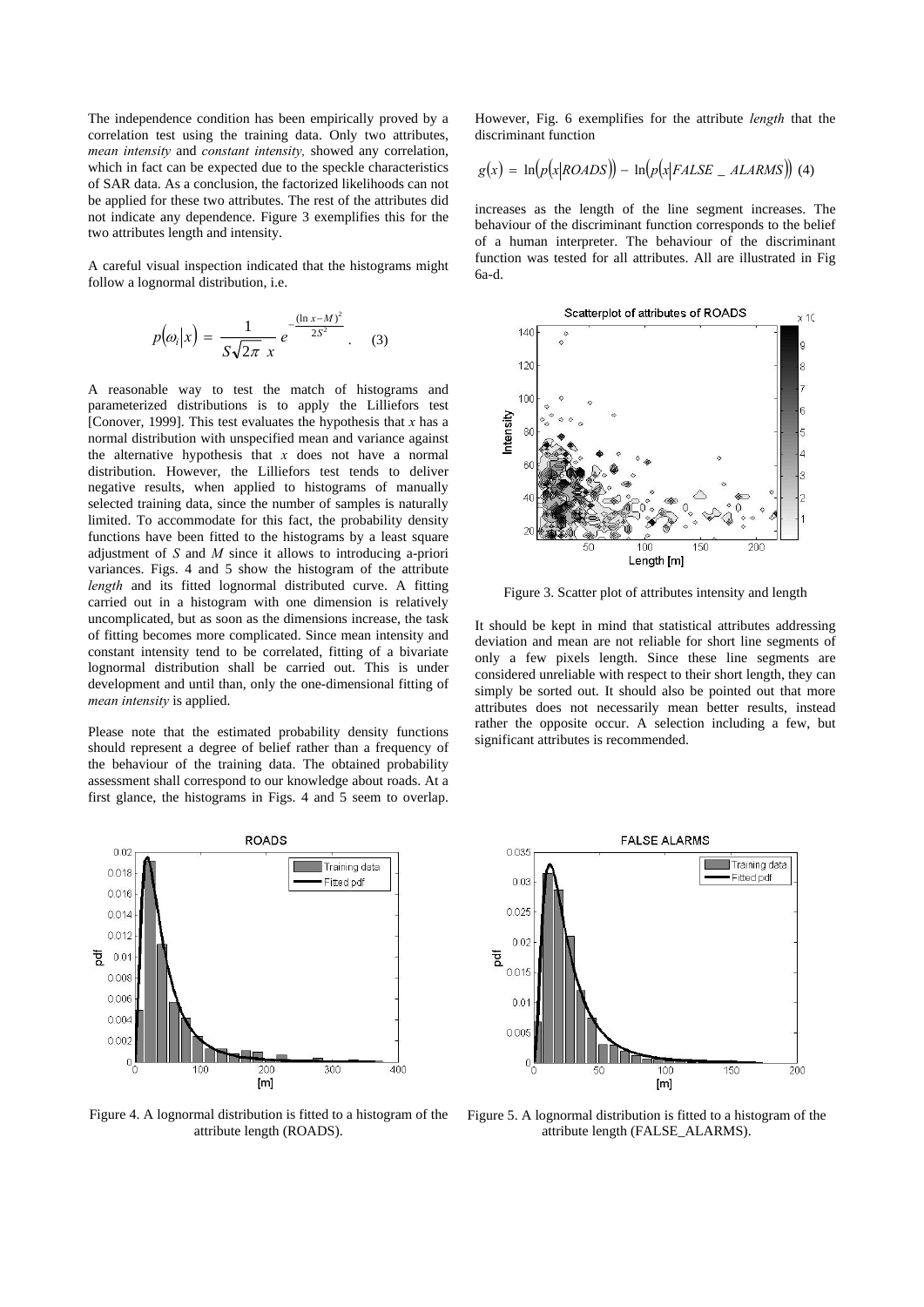

Figure 6 a-d. Discriminant function for the attributes a) Length, b) Straightness, c) Inner intensity and d) Contrast.

#### **3.3 Global and Local Context**

Since even a very sophisticated feature extractor delivers generally results with ambiguous semantics, additional information of global and local context is helpful to support or reject certain hypotheses during fusion. Assume, for instance that two SAR images with perpendicular view direction contain a road flanked by high buildings. The road is oriented acrosstrack in one scene and along-track in the other scene. While in the first image, the true road surface is visible, in the second image, merely the elongated shadow of the fore-buildings and the bright, elongated layover area of the buildings across the road are detectable. The parallel appearance of bi-polar linear features (dark/light) would stand for local context, while the whole urban area would represent the global context region. Hence, a correct fusion of both views must involve a reasoning step, which is based on the sensor geometry and its influence on the relations between the extracted features. Relations between features, which appear due to local context, usually need to be detected during the extraction process. Consequently also the features involved in local context relations should be attached with confidence values.

Global context regions are derived from maps or GIS before road extraction, or can be segmented automatically by a texture analysis. As a start, global context (URBAN, FOREST, FIELDS and OTHER\_AREAS) is extracted manually (see Fig. 7b). Global context plays an important role for the reasoning step within the fusion module as well as for the definition of the priori term. The frequency of roads is proportionately low in some context areas, for instance in forestry regions. The a-priori probability must be different in these areas. In this work the user specifies the priors (see Tab. 1). Therefore the priors represent the belief of the user to a certain degree. In future work, these values will be compared with values learned from training data.

| Global context | <i>p</i> (ROADS) | <i>p(</i> FALSE ALARMS) |
|----------------|------------------|-------------------------|
| <b>FIELDS</b>  | 0.4              | 0.6                     |
| URBAN AREAS    | 0.5              | 0.5                     |
| <b>FOREST</b>  | 0.1              | 0.9                     |
| OTHER AREAS    | በ 3              | ሰ 7                     |

Table 1. Prior terms for different global context areas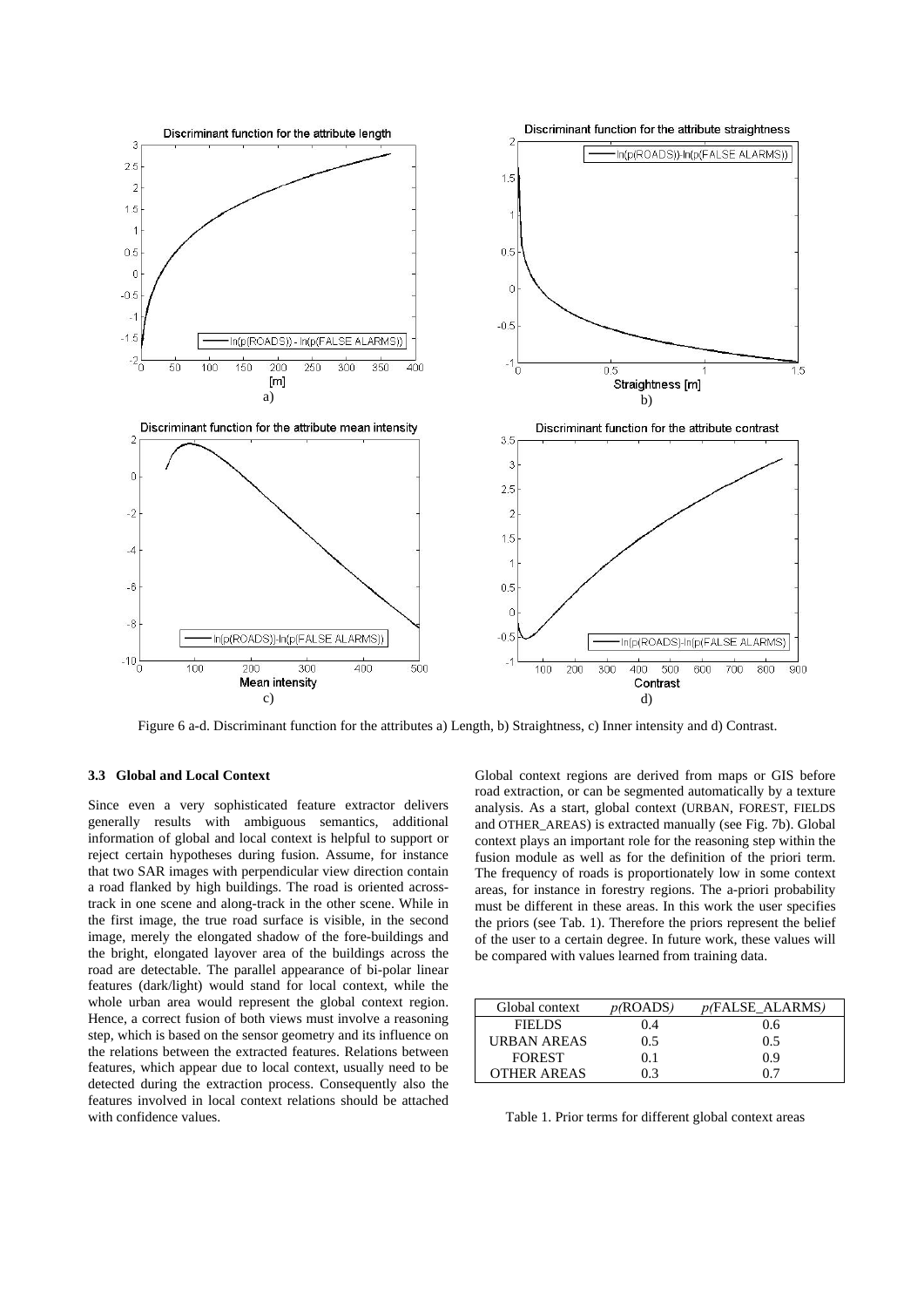

Figure 7. a) SAR image analysed in this work b) Manual extraction of global context from previous SAR scene c) Results of discriminant function neglecting global context d) Results of discriminant function incorporating global context

## **4. RESULTS AND DISCUSSION**

A cross-validation was carried out in order to examine if the assessment of a sample of the training data (1220 line segments) delivers a correct result. 83.5% of the line segments belonging to the class ROADS were correctly classified and 76.0% of the FALSE\_ALARMS were correctly classified. An assessment ignoring global context did not change the number of correctly classified road segments, but deteriorated the classification of FALSE\_ALARMS. As much as 54.3% of the FALSE\_ALARMS are falsely classified as road segments. The prior terms of each classes were assumed to be *p(*ROADS*)=0.3* and *p(*FALSE\_ALARMS*)=0.7.*

The assessment was also tested on a line extraction carried out in a scene taken by the same sensor as the training data but now

performed with different parameter settings. In order to test the derived likelihood functions in terms of sensitivity and ability to discern roads from false alarms, we allowed a significant over-segmentation. Results of this test are illustrated in Fig. 7c). The derived discriminant value  $g(x)$  of each line segment is coded in gray, i.e. the darker the line the better the evaluation. Two assessments are carried out, one incorporating global context and one containing the same priori terms for all context areas.

A fact that comes clear from the comparison of Figs..7c) and d) is the importance of using global context for the evaluation, in particular for determining the Bayesian priors. Incorporating global context reduces the number of false alarms in forest regions (marked black in Fig. 7b). Still many line segments are falsely classified in urban regions, which indicates the need of